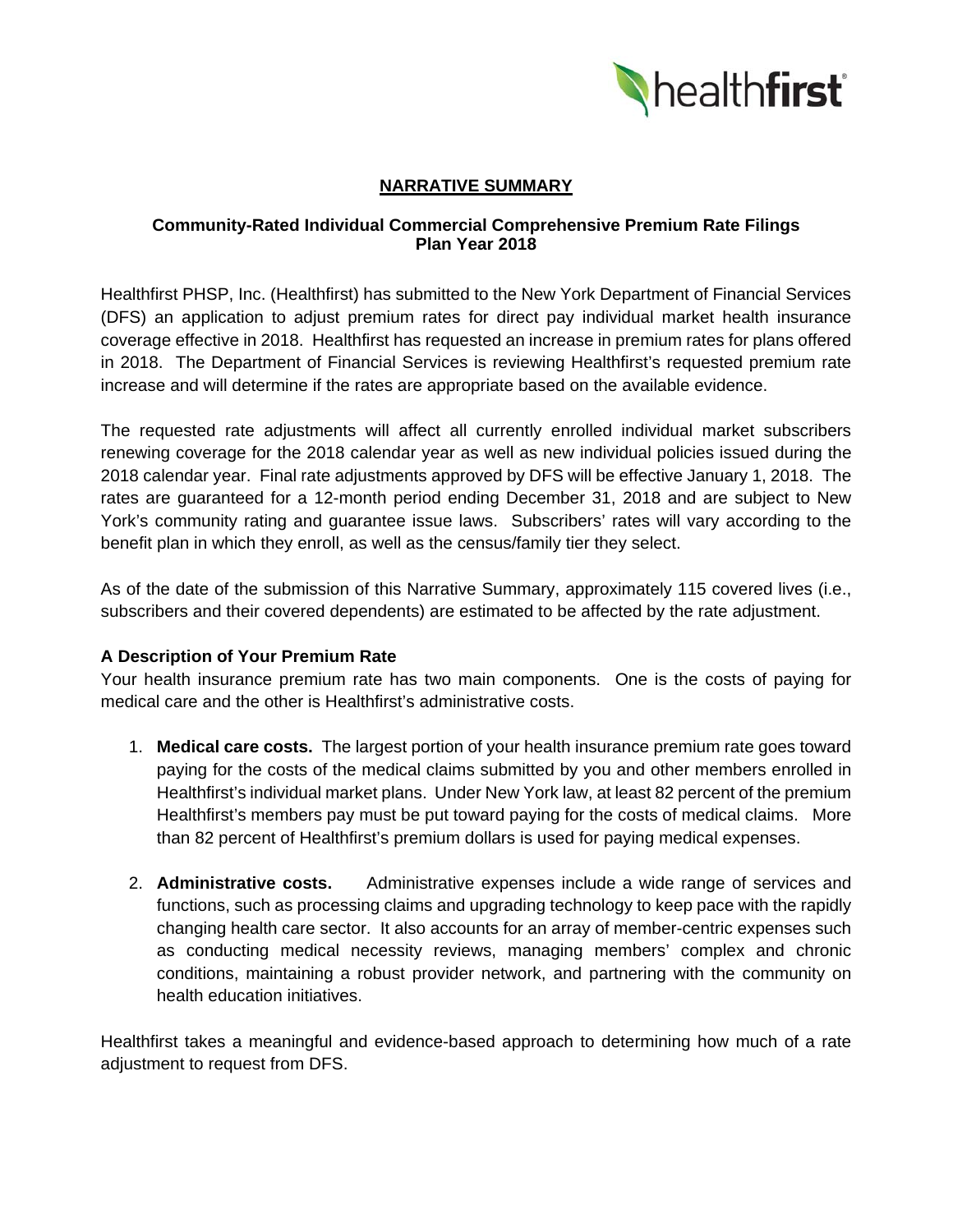### **Your Rate Adjustment Explained**

Healthfirst is applying for a rate adjustment to account for marketplace trends and to reflect actual and anticipated claims costs. While several market forces continue to drive health care costs higher more generally, Healthfirst continues to strengthen the effectiveness of its care management and quality improvement programs and robust network.

Healthfirst is requesting a higher rate for 2018 because several market forces continue to drive health care costs higher. These forces include:

- Cost increases for inpatient hospital, outpatient hospital, and physician services
- Cost increases for prescription drugs, including the increased use of expensive specialty prescriptions.

The premium rate increases Healthfirst is requesting are summarized in the table below, with different increases for New York City (NYC) and Long Island (LI).

| <b>Plan Name</b>                                                                       | <b>Requested Increase</b>  |
|----------------------------------------------------------------------------------------|----------------------------|
| <b>Healthfirst HMO A</b><br>&<br><b>Healthfirst HMO A-VAD</b>                          | <b>NYC: 27%</b><br>LI: 34% |
| <b>Healthfirst HMO B</b><br>&<br>Healthfirst HMO B-VAD                                 | <b>NYC: 20%</b><br>LI: 28% |
| <b>Healthfirst HMO C</b><br>$\boldsymbol{\mathcal{R}}$<br><b>Healthfirst HMO C-VAD</b> | NYC: 19%<br>LI: 27%        |
| <b>Healthfirst HMO D</b><br>&<br><b>Healthfirst HMO D-VAD</b>                          | <b>NYC: 18%</b><br>LI: 26% |
| <b>Healthfirst HMO E</b>                                                               | <b>NYC: 18%</b><br>LI: 26% |